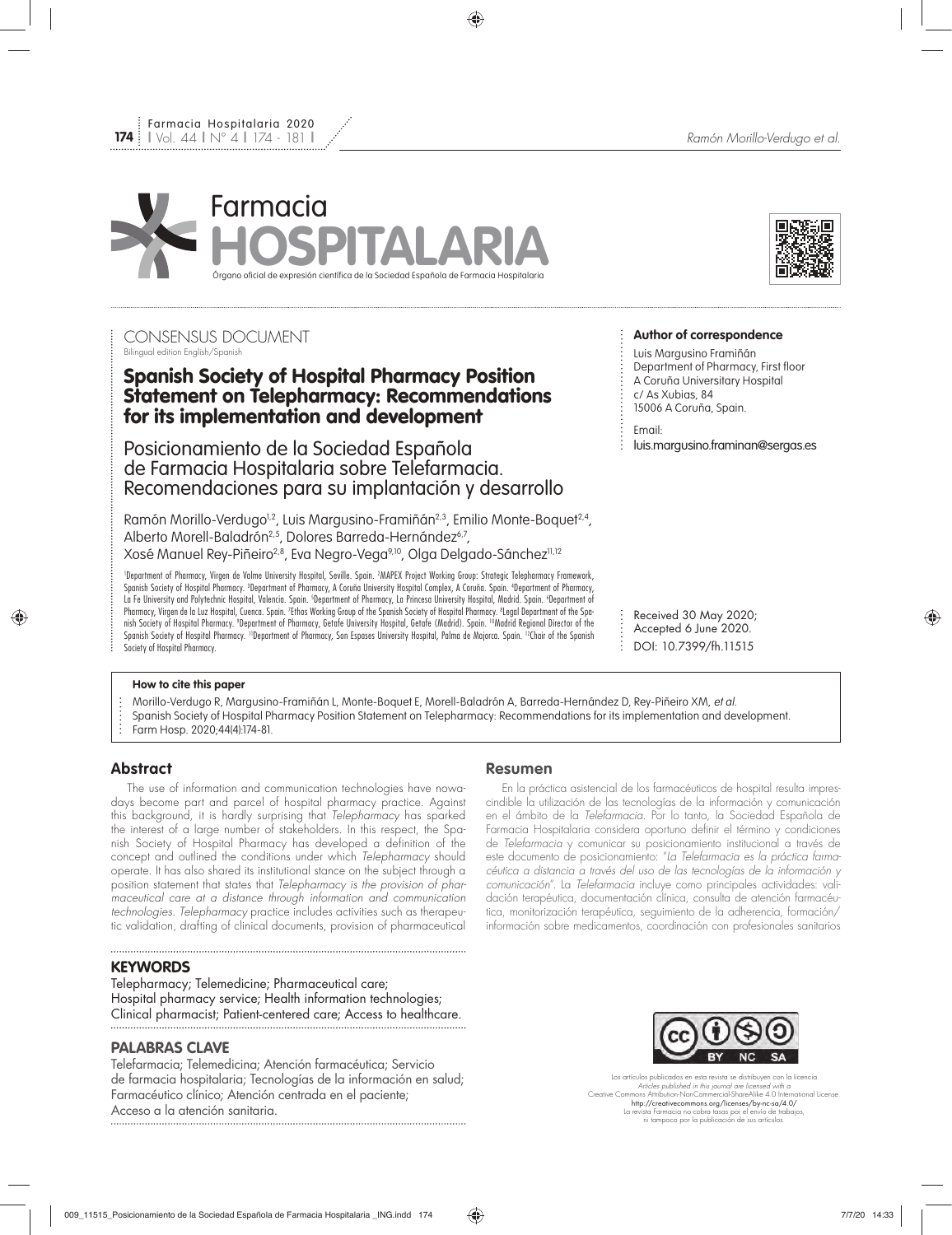**175** l Vol. 44 l Nº 4 l 174 - 181 l Farmacia Hospitalaria 2020

care, therapeutic follow-up, adherence monitoring, drug education and information, coordination between healthcare providers and evaluation of health outcomes. The clinical tasks performed as part of *Telepharmacy* practice must adhere to a standardized procedure and revolve around the patient's clinical record. Access to *Telepharmacy* must be provided without discrimination. The service comprises four main activities: pharmacotherapeutic follow-up; patient and caregiver-directed education and information-dissemination; coordination with healthcare providers from the same or different hospitals; and remote informed home drug delivery. Implementation of *Telepharmacy* requires an adjustment of human (training and capacity-building) and technological resources (validation, interoperability, confidentiality). It must also comply with the laws and regulations in force both at a regional and a national level. *Telepharmacy* procedures must also be adapted to the relevant ethical standards and codes of good practice. Appropriate indicators must be used to evaluate the performance of *Telepharmacy* and its impact on health outcomes. According to Spanish Society of Hospital Pharmacy *Telepharmacy* is a necessary complementary tool to provide specialized pharmaceutical care and thereby improve health outcomes and maximize patient safety and satisfaction.

#### **Background**

The practice of Spanish hospital pharmacists has undergone an enormous transformation in the last few decades, to the extent that it cannot nowadays be conceived in isolation from the information and communication technologies (ICTs) that today underpin every sphere of telemedicine<sup>1</sup>, including both pharmacotherapeutic management and pharmaceutical care (PC). Moreover, in the last few years patients have become increasingly proactive, better informed and empowered, and are now demanding larger amounts of information about their health and greater access to healthcare services amid the growing digitization of health systems<sup>2</sup>.

In  $2008$ , SEFH, like other national pharmacist associations<sup>3-5</sup> designed, under the banner *"Safely towards the Future,"* the so-called *Iniciativa 2020 (Initiative 2020)*<sup>6</sup>*,* a framework of six strategic priorities and 28 key goals intended to enhance hospital pharmaceutical practice and health system performance. The first strategic priority ("Organizational Development") was aimed at incorporating new technologies to improve the organization of pharmacy departments and the standard of care they provide, as well as to ensure patient safety and quality of care throughout the pharmacotherapeutic journey. This was also the goal behind the creation of SEFH's *Techno* Working Group, whose remit is to select and evaluate the technologies available for ensuring appropriate drug use and determining the extent to which drugs can improve individual and collective health7 . Recently, SEFH created the so-called *Fhusion* Working Group to drive transformation of hospital pharmacist practice through digital technologies and the acquisition of digital skills<sup>8</sup>. Simultaneously with these initiatives, SEFH has since 2014 been working on the *MAPEX project,* which contemplates the development of a Strategic Outpatient Pharmaceutical Care Map (*Mapa Estratégico de Atención Farmacéutica al Paciente Externo)*9 aimed, among other objectives things, at promoting the incorporation of new technologies into existing healthcare models. That initiative gave rise to a new PC model called the CMO model (Capacity Motivation and Opportunity)<sup>10</sup>, which rests on three main pillars: patient stratification, motivational interview and work based on pharmacotherapeutic goals, and permanent contact with patients through new technologies.

On the other hand, European authorities as well as the Spanish central and regional governments have in the last few years expressed their support for the use of telemedicine as a way of improving standards of care. The EU's Momentum initiative<sup>11</sup> is aimed at developing a blueprint for the implementation of telemedicine projects in Europe. The *Plan de Calidad*<sup>12</sup> (Quality Assessment Plan) of the Spanish Ministry of Health advocates incorporating telemedicine to specialized medical practice to facilitate access to remote diagnostic and treatment services, avoiding unnecessary patient travel.

In view of the above, the last decade saw the development of *Telepharmacy* as a specific telemedicine-based PC model, which is now commonly used worldwide. Moreover, different research institutes have conducted iny evaluación de resultados en salud. Los procedimientos asistenciales en el ámbito de la *Telefarmacia* deben regirse por un Procedimiento Normalizado de Trabajo, con documentación en la historia clínica y sin discriminación de acceso a pacientes candidatos. Se consideran cuatro procedimientos principales de *Telefarmacia*: seguimiento farmacoterapéutico; información y/o formación a pacientes y cuidadores; coordinación con el equipo multidisciplinar a nivel intra y extrahospitalario; dispensación y entrega informada de medicamentos a distancia. La implantación de la *Telefarmacia* requiere adecuación de medios humanos (formación, capacitación) y tecnológicos (validación, interoperatividad, confidencialidad). Asimismo, debe dar cumplimiento a la legalidad y normativa vigente, tanto a nivel autonómico como estatal. Los procedimientos de *Telefarmacia* deben también ajustarse a las consideraciones éticas y los códigos deontológicos pertinentes. Debe fomentarse la evaluación de la *Telefarmacia* a través del uso de indicadores y de la investigación de su repercusión sobre los resultados en salud. Por tanto, la Sociedad Española de Farmacia Hospitalaria considera que la *Telefarmacia* es una herramienta complementaria y necesaria para la provisión de una Atención Farmacéutica Especializada con el objetivo final de mejorar los resultados en salud y maximizar la seguridad y satisfacción de los pacientes.

depth evaluations of this new form of PC from the point of view of health outcomes, patient-perceived quality and clinical efficiency13-16. SEFH has recently published its institutional position on *Telepharmacy*<sup>17</sup>

The purpose of this article is to present the definition of the concept of *Telepharmacy* and SEFH's Position of the issue so as to provide a guideline for the introduction of *Telepharmacy* into hospital pharmacy services in Spain.

### **Definition of Telepharmacy**

*Telepharmacy,* a term that has grown to be a widely-used both in Spain and abroad, has been associated with the fulfilment of different kinds of goals through different applications and methodologies. Different professional (in-hospital or community) pharmacist associations have adopted a specific position regarding their understanding of *Telepharmacy*3-5, to the extent that the concept has come to mean different meanings in different settings. Against this background, SEFH has proposed the following definition<sup>17</sup>:

*"Telepharmacy is the provision of pharmaceutical care at a distance through information and communication technologies".*

Considering the definition above, *Telepharmacy* encompasses the following activities commonly performed in hospital pharmacy services: therapeutic validation, drafting of clinical documents, provision of PC, therapeutic follow-up of patients, adherence monitoring, drug education and information, coordination between healthcare providers of the same or different hospitals or Primary Care, and evaluation of health outcomes. Like onsite PC, *Telepharmacy* may or may not be accompanied by home drug delivery, whether it is a drug, an artificial enteral or parenteral nutrition or other therapies or pharmacological agents under investigation.

### **Telepharmacy procedures**

For an optimal provision of *Telepharmacy*, the service must be rendered in accordance with a *standardized procedure* and must be part of the offering of any hospital pharmacy service. The provision of *Telepharmacy* services must be authorized by the Hospital Managers/Directors and/or the corresponding National or Regional Health Authorities and must meet the required quality standards and the regulations that apply to the provision of such services. At the same time, proper implementation of *Telepharmacy* requires the setting up of a *multidisciplinary team* in charge of coordinating and developing the service, with clear roles and responsibilities and permanent communication across all clinical teams involved.

Inclusion of patients on a *Telepharmacy* program must follow strict *ethical criteria* and be accordingly based on the principle of equity. For that reason, inclusion or exclusion should not be dictated by types of conditions or drugs but rather by the patients' individual clinical, pharmacotherapeutic, personal and social needs, taking into account their level of autonomy, technological skills, risk of social exclusion, socioeconomic status, family and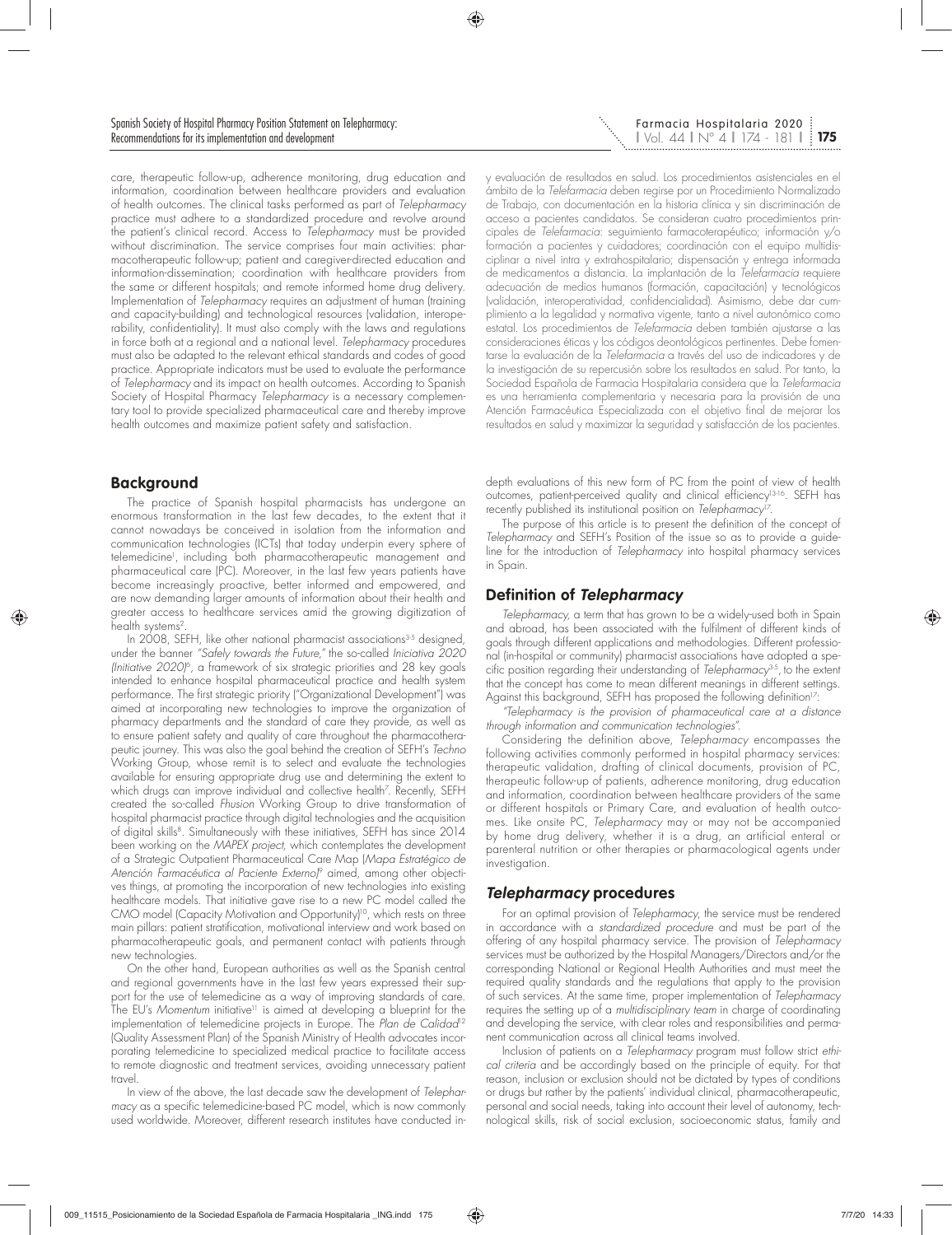professional dependence, and personal preference. In this respect, SEFH's so-called *Modelos de Estratificación y Atención Farmacéutica* (Pharmaceutical Stratification and Care Models) may be used as a reference for any decisions to be adopted<sup>18</sup>.

The electronic clinical record (EMR) should be the basic information system used to provide *Telepharmacy* services, both when assessing the patients' condition and for recording all the clinical and administrative data relative to the decisions, recommendations and indications of hospital pharmacists.

The evidence available shows that, at the level of PC, *Telepharmacy* currently encompasses the following activities: pharmacotherapeutic followup, patient-directed education and information-dissemination, clinical coordination, and informed home drug delivery $\vec{ }$  .

#### Pharmacotherapeutic follow-up

*Telepharmacy* is a tool that allows hospital pharmacists to conduct a remote clinical-therapeutic assessment of the patient. As such, it contributes toward the chief goal of pharmacotherapeutic follow-up, i.e. ensuring that the pharmacotherapeutic goals established for each patient are achieved. This means that, as a rule, both onsite and remote validation of the therapies administered to in- and outpatients must scrupulously follow the same PC protocols. It is advisable that pharmacotherapeutic follow-up be properly scheduled and conducted in a well-planned manner, based on a consensus between hospital pharmacist, other members of the multidisciplinary team and the patient and/or caregiver.

In addition, patients must be provided with multiple contact channels so that they can effectively communicate with their hospital pharmacist. Such channels must allow two-way communication between them so that joint decisions about any issue or complication arising during a remote consultation can be made in real time or at least as promptly as possible.

Hospital pharmacists, as members of the multidisciplinary team in charge of tending the patient, must perform the following tasks when providing *Telepharmacy* care (Figure 1):

- Ensure that the treatment is suitable for the patient it is intended for.
- Make sure the patient understands the specifics of the treatment prescribed, examining their preconceived ideas, beliefs and attitudes regarding the prescribed pharmacotherapeutic regimen.
- Review the treatment profiles and ensure that the pharmacotherapeutic goals established for each patient are met.
- Establish indicators for inappropriate use, abuse, or non-adherence to the drugs prescribed.
- Report to the physician treating the patient any issues resulting from poor adherence with the pharmacotherapeutic regimen so that such issues can be resolved by means of a joint strategy.
- Stratify or re-stratify remotely treated patients using the available PC models, in accordance with the corresponding systems and variables.

In line with the available evidence, it is recommended that the remote interview with the patient (and/or their caregiver if the patient has consented to giving them access) be carefully scheduled and conducted in a wellplanned manner, using the same approach and the same phases as in a motivational interview<sup>10</sup>.

During the remote consultation, patients will be provided with all the information they need about the treatment to be administered, including information on the following: indication; dosing regimen and length of treatment; route of administration; adverse events and recommendations to prevent them (if any); drug-drug interactions; short-, medium- and long-term pharmacotherapeutic goals to be achieved considering the patients' clinical circumstances; adherence; and the so-called patient-reported outcomes (PROs) for which questionnaires or specific tools to each clinical situation should be used.

The complexity of the remote consultation should be tailored to the patients' level of understanding and to the pharmacotherapeutic goals established. To facilitate the planning process, it is essential to determine the patient's stratification level according to the above-mentioned *Modelos de estratificación y atención farmacéutica*18.

#### a) Scheduled consultations

Remote consultations must be scheduled based on the same circuit as onsite ones, i.e. by managing an appointment in the hospital pharmacy's outpatient consultations register. Patients must be informed that they will be expected to show up as punctually as for onsite appointments. The protocol for administering remote consultations is the same as that for onsite ones, with every relevant detail of the interaction being documented in the patient's EMR and in the hospital's appointments registry. At each consultation, once the pharmacotherapeutic follow-up has confirmed that the patient



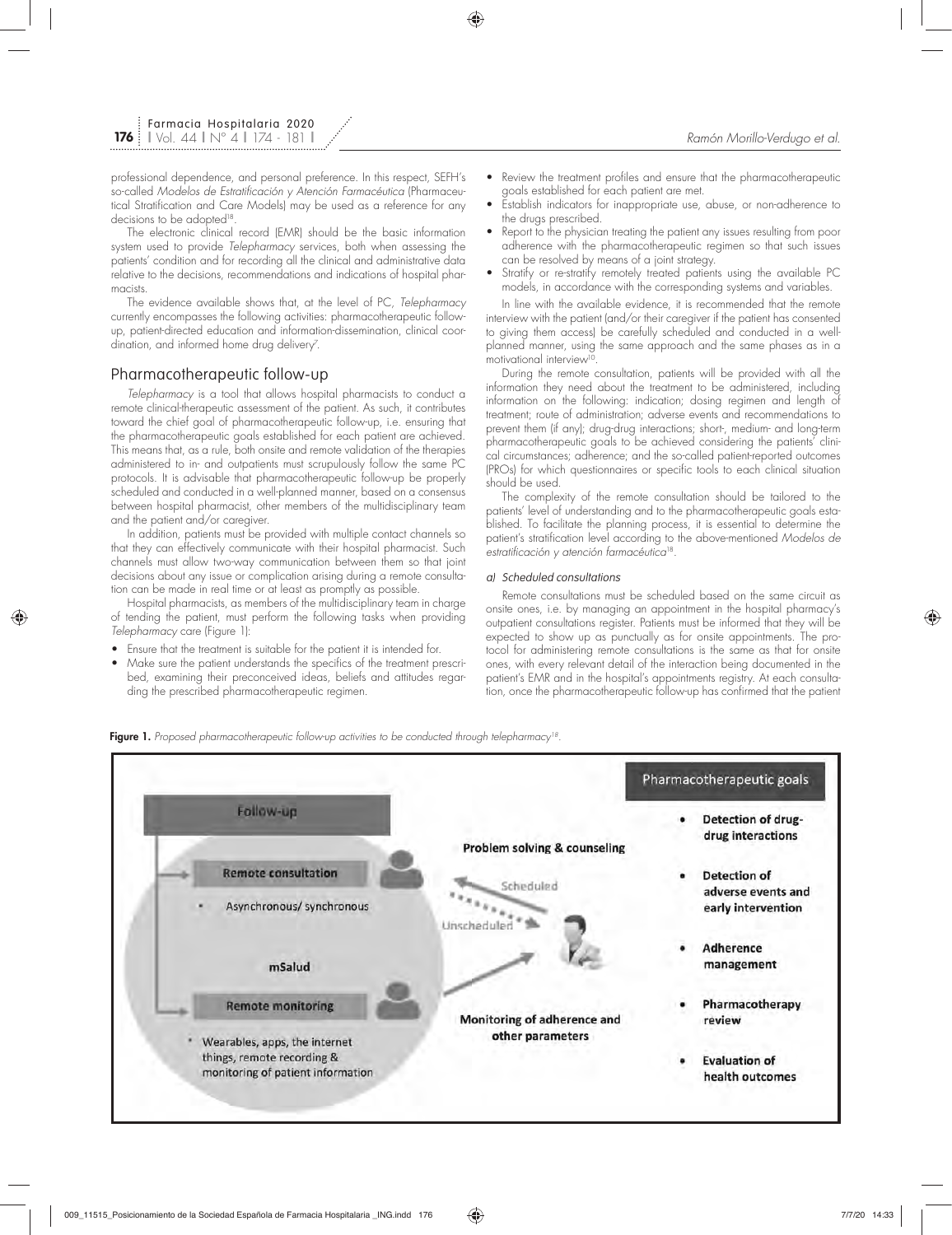progressing according to plan, the pharmacist must confirm the continuity of *Telepharmacy* for that patient and, if necessary, schedule the next informed delivery of the treatment. Figure 2 presents the recommended patient followup sequence, made up of scheduled consultations, onsite consultations and treatment dispensation. Every step in the sequence should comply with the standard procedure approved at hospital.

#### b) Unscheduled consultations

Remote consultations may be synchronous (via a telephone call or a videoconference) or asynchronous (via email or the internet). The tools used in each case may include options such as wearables or mobile apps, which should allow keeping a comprehensive record of the interactions as well as the remote monitoring of the information provided by the patient.

## Patient-directed education and information-dissemination

*Telepharmacy* is a tool that makes it possible to educate patients and provide them with rigorous, reliable and up-to-date information. It can be used, among other things, as a channel to disseminate and expand information and knowledge. It also facilitates the development of e-learning, providing comprehensive fully-remote education in a manner that helps save time and optimize the use of resources.

*Telepharmacy* creates a space for discussion and analysis within the domain of health. It improves communication with patients and helps better understand their needs regarding their health and the treatments they may need. It also allows real time measurement of health outcomes thanks to the use of technological tools to process patient-reported health data. As a result, specific follow-up and monitoring strategies can be designed for each patient (Figure 3).

## Clinical coordination

*Telepharmacy* is considered an efficient and secure tool allowing hospital pharmacists to coordinate their work with the rest of the multidisciplinary team treating a patient (Figure 3).

*Telepharmacy* allows the creation of a patient-directed information system, which must then be integrated into the hospitals' own information systems. The information input procedures to be employed must be agreed on by the different clinical teams involved.

During every pharmacy intervention or consultation, onsite or otherwise, hospital pharmacists must enter the relevant information into the patient's EMR so as to enable a multidisciplinary evaluation of therapeutic strategies and the implementation of follow-up plans in the different clinical settings.

## Informed home drug delivery

Although *Telepharmacy* allows for informed home drug delivery to take place in a secure manner, it is essential to carefully plan and organize the delivery circuit in accordance with the possibilities, infrastructure and material means available to each hospital. To facilitate proper coordination and optimization of *Telepharmacy* procedures, single clinical acts must be favored, ensuring that onsite hospital pharmacy appointments coincide with other appointments in the same hospital. In addition, the scheduling of appointments as well as a register of remote consultations with the hospital pharmacy will be required.

A pre-delivery validation procedure must be established before drugs reach the patients' home. A remote consultation with a specialist hospital pharmacist will be required at the time the drug is delivered in order for the pharmacist to perform an individualized pharmacotherapeutic follow-up of the patient and enter the data into their EMR. It is essential to ensure the confidentiality, security and traceability of the whole process (dispatch, custody, preservation, delivery and reception).

If at all possible, drugs will be dispensed in their original package to allow proper traceability. Furthermore, in order to provide for a single clinical act and/or adjust the doses dispensed and maximize efficiency, drugs may be dispensed in repackaged format or in a labeled blister pack, provided that all official recommendations are followed and that the dose, batch and expiry dates are properly identified.

#### **Resources**

It is essential that the relevant government bodies make available the human and material resources required for a proper implementation of *Telepharmacy* services.



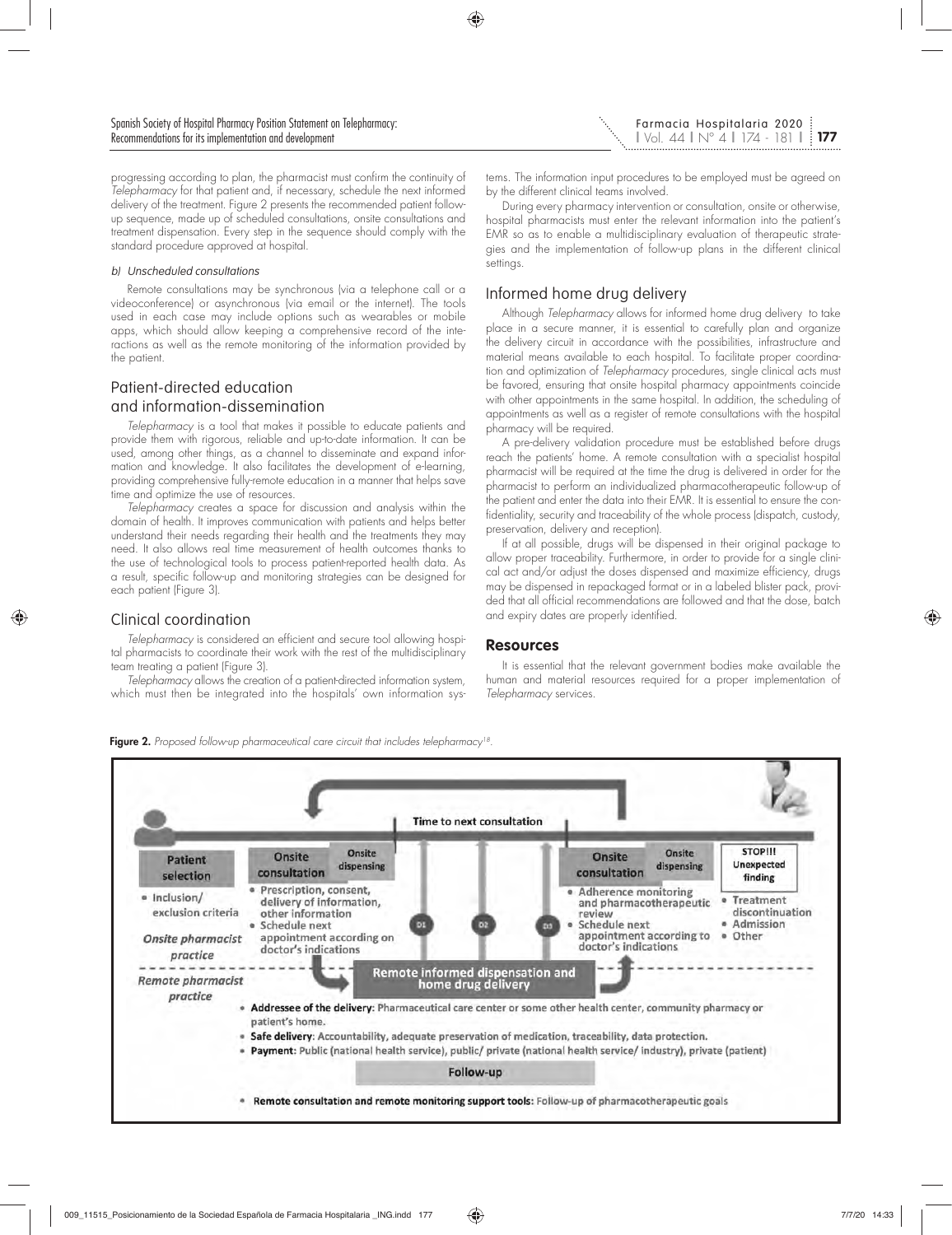

![](_page_4_Figure_3.jpeg)

#### Human resources

All the healthcare providers involved in *Telepharmacy* (pharmacists, physicians, nurses, etc.) and the patients benefiting from the service should be appropriately *educated* regarding the use of *Telepharmacy* tools so as to ensure that the service provided is of the expected standard. In this respect, an education program should be established that provides for technological capacity building and deals with aspects related to effective service provision, procedures, quality and safety standards and communication strategies<sup>5</sup>

All healthcare providers involved should also learn to appropriately educate patients in how to make the most of *Telepharmacy*. The first few training sessions should be held on the hospital pharmacy premises but, after that, more in-depth reinforcement sessions could be held either onsite (consultations, workshops, forums) or remotely (web 2.0). Expert patients could participate in the education of newly signed-up patients; patient associations also play an important educational role through the multiple activities they organize.

A helpdesk should be established to provide users with technical support and assist them along their educational journey clarifying any doubts they may have. It should also help them with functional maintenance of the technologies used, ensuring that the service is provided appropriately. Any agreement entered with *Telepharmacy* service providers should adhere to the policies, procedures and work standards established. Finally, once a *Telepharmacy* program has been implemented, it is essential that is should be appropriately honed over time. That is why it is necessary to implement a capacity-enhancement plan that ensures that *Telepharmacy* services can efficiently cope with the stipulated demand to the required quality and safety standards. A risk assessment program must also be established, accompanied by a *contingency plan* that ensures that any difficulty arising while the service is being provided can be swiftly addressed.

### Material resources. Technology

Material resources, particularly those of a technological nature, are also essential for a successful implementation of *Telepharmacy*. Apart from providing the groundwork for appropriate PC, such tools must be integrated into the healthcare information and the telemedicine tools already in place in the relevant hospital or regional health system. The security and integrity of patient information and a fail-safe access to information systems must be guaranteed at all times.

Below is a list of the essential technological requirements for an optimal provision of *Telepharmacy* services<sup>5,19</sup>:

- Healthcare institutions and technology assessment agencies should agree on a standardized methodology for evaluating *Telepharmacy* or telemedicine tools, guaranteeing their usefulness, quality and attunement to patients' needs.
- The (minimum) technological requirements for the development and implementation of *Telepharmacy* tools should be clearly defined.
- The technological tools and components best aligned with the delivery of *Telepharmacy* services (remote access, data transmission, communications, hardware and software) should be appropriately identified.
- A plan should be designed to regularly evaluate the technological solutions available in the market and determine whether they may help achieve the clinical goals established.
- Given the plethora of technological tools that may be applied to *Telepharmacy*, it is essential to design evaluation systems that ensure the quality and usefulness of the tools selected.
- Technological tools should be integrated into existing healthcare information and remote medical care systems both at the level of individual hospitals and of the health system as a whole, ensuring interoperability between the different tools implemented.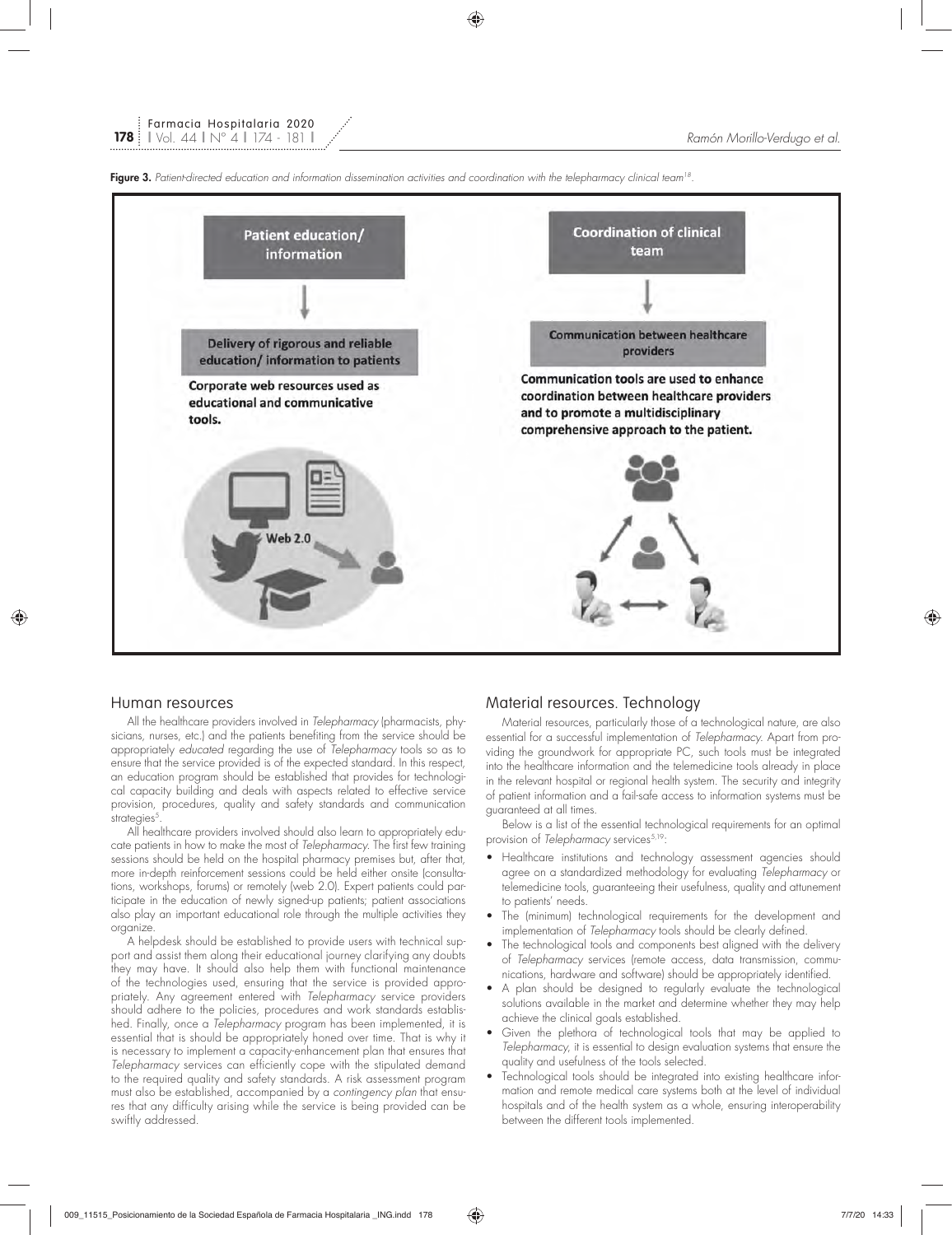- It is indispensable to involve the management as well as other (information systems, technical, legal, etc.) professionals whose contribution may be necessary to guarantee that any technology used for *Telepharmacy* complies with the procedures, policies and recommendations required (requirements vary depending on whether *Telepharmacy* is applied at a national or a regional level).
- Working together with the hospital manager/director, a series of goals to be achieved should be established, and a plan should be designed to evaluate and monitor *Telepharmacy* services.
- Strategies should be implemented to mitigate potential risks arising from damaged equipment, inconsistencies in the delivery of care, errors in the protective and/or anti-virus software, hacker attacks, etc.).

Every *Telepharmacy* system must guarantee data security and confidentiality as well as the protection of all user data.

# **Legal framework**

## National regulation

A cursory analysis of the current legislation on *Telepharmacy*20 might suggest that specialist pharmacist care provided remotely through ICTs or when administering drugs typically administered in the hospital setting at the patient's home is outlawed by the Spanish legal system. Nonetheless, judgement 152/2003 of the Court of Spain<sup>21</sup> ruled that the fact that the law requires pharmacists to be present for the performance of their professional duties does not mean that they should personally deliver patients their medications as the task may be entrusted to other personnel. It also stated that dispensation should be carried out as a single act, although the first delivery can be made at the pharmacy and subsequent ones at the patient's home as long as the pharmacist-patient relationship is not compromised. Finally, this Tribunal established that dispensing chronic patients their medications through the mail or by courier is part of the ordinary activity of a pharmacy and does not constitute an infringement of the pharmacist's obligation to protect the patients' health as long as the medications are dispensed in compliance with the doctor's prescription.

## Regional regulation

At the regional level, regulation of *Telepharmacy* is limited to a small number of references to the possibility of dispensing medications at the patient's home in the context of community pharmacy practice<sup>22-24</sup>. Some Spanish regions however expressly provide for in-house dispensing of drugs typically administered in the hospital setting25-27.

## Other legal/regulatory aspects

In addition to the above-mentioned regulations, and taking into account the absence of any legal impediment, hospital pharmacy services should meet a few other legal requirements prior to implementing a *Telepharmacy* service, such as:

- Providing evidence that all the regulations related to clinical documentation and patient autonomy are complied with in the terms set by the national28 and regional legislation.
- Implementing all legally stipulated technical, legal<sup>29-31</sup> and organizational measures aimed at protecting data privacy when enforcing standardized working procedures, outsourcing external services or developing or acquiring technological patient monitoring tools.
- Scrupulously complying with public procurement laws32 (this only concerns hospitals subject to such legislation).

## Exceptional regulation during the emergency states

As a result of the COVID-19 crisis, the Spanish Ministry of Health introduced exceptional regulations<sup>33</sup> stipulating that regional authorities with jurisdiction over pharmaceutical matters may exceptionally establish exceptional measures to ensure that medications normally administered in the hospital setting can be dispensed elsewhere. As regards drugs undergoing clinical trials, the Ministry authorized regional pharmaceutical authorities to exceptionally provide for patients participating in a clinical trial to receive their medications at home. In these cases, regional pharmaceutical authorities may require the sponsors of a clinical trial to make the necessary logistic arrangements under the supervision of the corresponding hospital pharmacy service and the trial's principal investigator. Further to this regulation, all autonomous regions adopted the relevant decisions to immediately implement the measures required to guarantee delivery of medications at the patients' doorstep. They also took steps to authorize the implementation of remote procedures to ensure continued delivery of PC care with the highest levels of effectiveness and safety, promoting adherence.

## **Research. Innovation. Indicators**

Although *Telepharmacy* has been adopted fairly widely in the last few years, the results obtained following its application have not been evaluated with sufficient rigor. Most of the analyses published are fundamentally descriptive, placing the focus mainly on the structure of the *Telepharmacy* programs in use, the services delivered, and the processes used to implement them. Few studies have been undertaken to evaluate the results obtained following the delivery of *Telepharmacy* services, with only a minority of them being randomized and controlled. Moreover, there are very few rigorous studies that compare the health outcomes achieved with the use of *Telepharmacy* with those obtained when using traditional onsite PC34.

The majority of published studies analyzing the impact of *Telepharmacy* on health outcomes measure a patient's satisfaction with the care received; the impact of *Telepharmacy* on patient safety as a function of their pharmacotherapeutic regimen; and the impact of *Telepharmacy* either on the clinical outcomes obtained in a series of therapeutic areas (asthma, diabetes…), or on therapeutic adherence. Generally speaking, published studies show that both patients and other healthcare providers (physicians, nurses) are satisfied with the performance of *Telepharmacy*. Improvements have also been reported in the realm of safety and clinical outcomes. Further research is needed nonetheless to confirm these findinas<sup>34</sup>.

*Promotion of research* and the measurement of the impact of *Telepharmacy* with agreed-on indicators should be a priority for any pharmacy department implementing a *Telepharmacy* strategy as this is the only way to guarantee that the service is being delivered appropriately and to the right quality standard. Indicators should allow a joint evaluation of clinical efficiency (impact on the patient's health), technological efficiency and return on investment.

In this respect, measurement of PROs is essential as they are an invaluable source of information on patients' health, quality of life, functional status and social factors. This information ensures a more efficient attunement of *Telepharmacy* interventions to the patients' needs. It also contributes to an early detection of unrecognized problems, a better monitoring of treatment response and more effective communication between patients and healthcare providers<sup>35,36</sup>

For the reasons above and to permit a correct implementation of *Telepharmacy* in a way that improvements in user satisfaction and clinical monitoring are ensured, it is essential to develop a *balanced scorecard* to follow-up on the way *Telepharmacy* is delivered and the results obtained following the implementation of *Telepharmacy* programs. Below is a list of indicators that could make up the above-mentioned scorecard, which will naturally have to be adapted to the needs and characteristics of each specific *Telepharmacy* project<sup>37</sup>.

*1. Patient/caregiver and healthcare provider satisfaction:*

- Overall satisfaction of healthcare providers, patients/caregivers.
- Ease of use for healthcare providers, patients/caregivers.
- Usefulness of the information for patients/caregivers.
- Impact on the lives of patients/caregivers.

*2. Performance of telepharmacy:*

- Number of patients and proportion of patients on *Telepharmacy* vs. total patients.
- Number of *Telepharmacy* consultations vs. total consultations.
- Degree of compliance with the *Telepharmacy* program.
- Time to inclusion into the program.
- Number of dropouts and reason for dropping out.
- Number of incidents and type of incidents registered.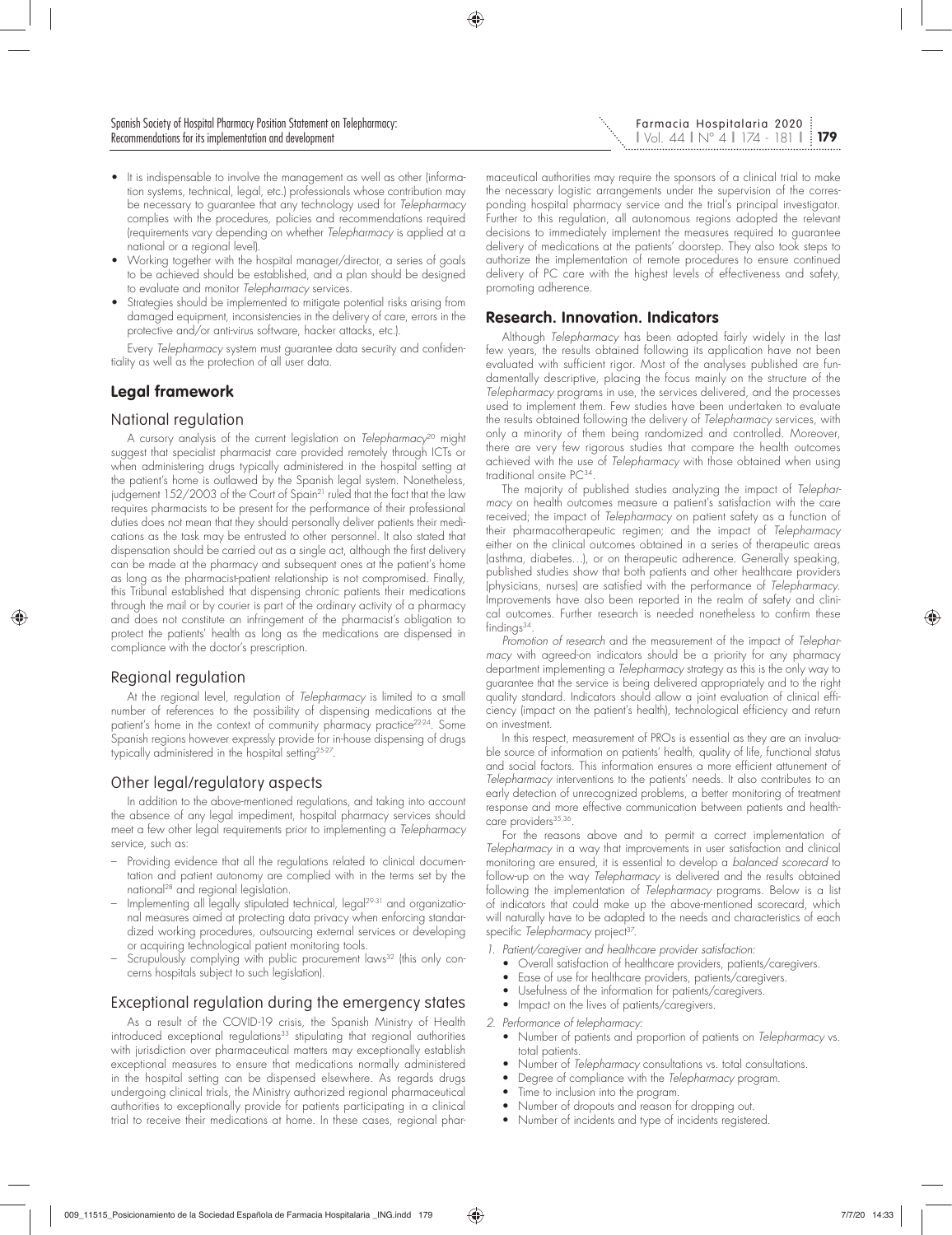- *3. Clinical goals and health outcomes:*
	- Impact of the project in terms of specific pharmacotherapeutic goals.
	- Impact on PROs.
- *4. Cost analysis:*
	- Analysis of costs borne by the patient, the hospital pharmacy and the healthcare system.

Finally, it would be advisable to create a communication channel with SEFH's working groups so as to share information on any *Telepharmacy* initiatives that may be in the offing. Such a channel would act as a kind of observatory devoted to the identification of initiatives promoted by hospital pharmacies. The observatory could become a Spain-wide point of reference that would help hospital pharmacies establish common criteria, avoid duplicities, and design and implement *Telepharmacy* research and innovation projects more effectively.

## **Ethical considerations**

*Telepharmacy* should complement traditional PC, promoting humanization of healthcare and supporting outpatients throughout their care journey with full regard to the relevant ethical and legal requirements. For that reason, *Telepharmacy* must be grounded in the search for excellence contained in the *Spanish Code of Pharmaceutical Ethics* (CEEF) and the four pillars of bioethics<sup>38</sup>, with pharmacists playing the key role in ensuring its proper delivery.

The principle of *non-malfeasance*, often cited as *primum non nocere*, implies that hospital pharmacists must offer the pharmacotherapeutic care that best suits the needs of each patient and encourage them to join a *Telepharmacy* program on the basis of criteria agreed on by a multidisciplinary team or an *ad hoc* committee39.

*Telepharmacy* bolsters the bioethical principle of personal *autonomy* (CEEF principle 4) and uses ICTs to provide patients with rigorous, reliable and up-to-date information (CEEF principle 6), allowing them to participate in the adoption of decisions that by their very nature will have an impact on their health.

When practicing *Telepharmacy*, hospital pharmacists should ensure due protection of patients with impaired autonomy and respect cultural and personal differences between patients (CEEF principle 8). That is why *Telepharmacy* must rest on stratification models that prioritize patients who are likely to obtain the greatest benefits from remote PC. Practitioners must ensure patients understand the nature of *Telepharmacy* and provide them with such oral and written information as may be necessary for them to understand the implications of using *Telepharmacy* services. Against this background, patients must be willing to participate, give their consent and make a commitment to join a *Telepharmacy* program, signing the corresponding *informed consent form*, which should include the information the patient was given both orally and in written form, refer to the patient's co-responsibility in the use of medications, and explain that patients can revoke their consent at any time. Privacy and confidentiality of patient data must be guaranteed at all times, using appropriate protection software and secure access controls. Patient-pharmacist privilege should also be guaranteed (CEEF principle 9). As regards the principle of *fairness*, universal access to *Telepharmacy* must be ensured.

Transparency and equity should be embedded in every decision, prioritizing patients according to the severity of their condition and their prognosis, both in business as usual scenarios and in emergency situations such as that arising from the COVID-19 pandemic<sup>40</sup>.

*Telepharmacy* is also associated with the bioethical principle of *beneficence*, which requires pharmacists to maximize patient wellbeing (CEEF principle 1) by means of pharmacotherapeutic follow-up (through remote consultation and remote monitoring) and remote informed dispensing and delivery of drugs. Individualized PC activities must be implemented whenever necessary. Special attention must be paid to patients at risk of exclusion where digital unpreparedness or a vulnerable socioeconomic situation may make remote consultation and remote monitoring unfeasible. In this respect, *Telepharmacy* promotes beneficence through interactions with patients from geographically remote areas or those with travel limitations because of disease, dependence or a difficult occupational or economic situation. The limitations to *Telepharmacy* are in any case always derived from the need to abide by the non-malfeasance and fairness principles.

#### **SEFH's Position Statement on Telepharmacy**

SEFH considers *Telepharmacy* a necessary complementary tool to provide specialized pharmaceutical care centered on clinical monitoring, patient education, dissemination of rigorous and reliable information, coordination of the work of healthcare providers from different areas to ensure continuity of the clinical process and a multidisciplinary approach, and informed dispensing and home drug delivery to ensure their availability when needed. All these activities should be geared toward the ultimate goal of clinical care, i.e. improving health outcomes and maximizing patient safety.

SEFH believes that the delivery of *Telepharmacy* is fully warranted provided that it is set within a clearly defined PC model that rests on quality and safety-driven criteria. *Telepharmacy* should also comply with the existing laws and regulations concerning health and pharmaceutical care, abide by the ethical principles inherent in healthcare, and follow the humanizationof-care strategy and the code of conduct advocated by the pharmacist profession.

SEFH calls on healthcare authorities, lawmakers, professional healthcare organizations, hospital pharmacy administrators and patient associations to introduce such initiatives as may be required to promote an efficient, secure and humanized use of *Telepharmacy* both by patients and healthcare providers, and to foster the conduction of research projects into the ways *Telepharmacy* can influence health outcomes.

#### **Acknowledgements**

The authors would like to express our sincere gratitude to the following individuals and institutions for their contributions to the final version of this manuscript:

- Ana Álvarez Díaz. Department of Pharmacy, Ramón y Cajal University Hospital, Madrid. Spain.
- Mar Gomis Pastor. Department of Pharmacy, Santa Creu i San Pau Hospital, Barcelona. Spain.
- José Manuel Martínez Sesmero. Department of Pharmacy, San Carlos Clinical Hospital, Madrid. Spain.
- Jesús Bedrún. TIC Salut Social Foundation.
- Miguel Ángel Calleja. Department of Pharmacy, Virgen Macarena University Hospital, Seville. Spain.
- Anxo Fernández. Pharmacy Department, Santiago de Compostela University Hospital, Santiago. Spain.
- Modesto Martínez Pillado. Unidade de Calidade Consellería de Sanidade. Servizo Galego de Saúde.
- Álvaro Lavandeira. Attorney to several patient associations.
- Óscar Pinar. Department of Pharmacy, 12 October University Hospital, Madrid. Spain.
- José Luis Poveda. Department of Pharmacy, La Fe University and Polytechnic Hospital, Valencia. Spain.
- José Manuel Ventura. Director-General of Pharmacy and Medical Products of the Valencia Region.
- Manuel Villa. CEO of Memopast.
- Almudena García. Social worker.
- Adolfo García. Chair of the Madrid Hepatitis C Patient Association.
- Jorge Hinojosa. Managing Director of Alianza General de Pacientes (General Patients' Alliance).
- Antonio Manfredi. Head of Acción Psoriasis (a psoriasis patients' association) in Andalusia.
- Silvia Quemada. Head of healthcare guidance programs at Asociación Española contra el Cancer (AECC; Cancer Patients´Spanish Association) (Spanish Heart Association).
- Abelardo Sánchez. Chair of Airiños (Transplant Association of the Galicia Region).